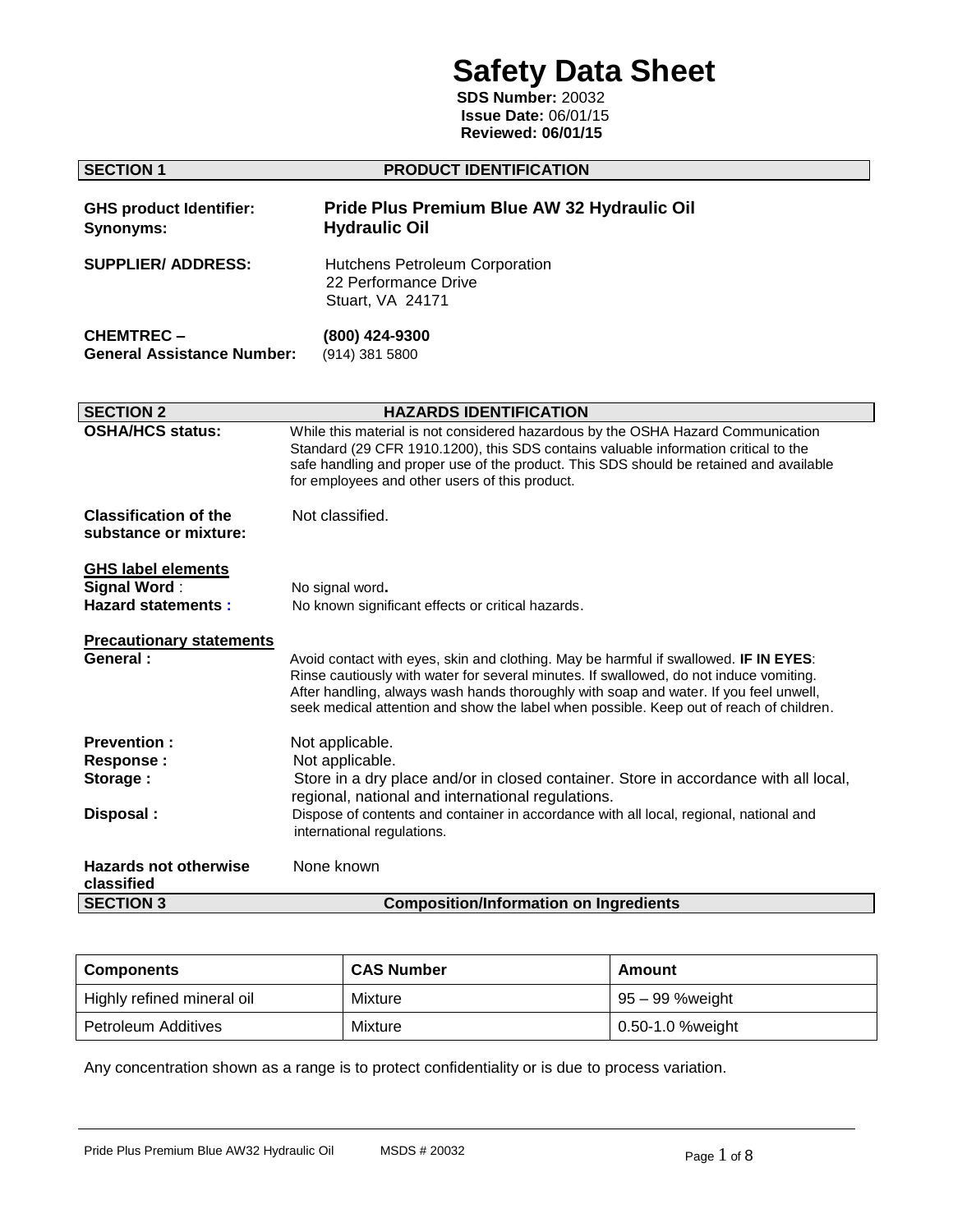**There are no ingredients present which, within the current knowledge of the supplier and in the concentrations**

**applicable, are classified as hazardous to health or the environment and hence require reporting in this section.**

**Occupational exposure limits, if available, are listed in Section 8.**

## **SECTION 4 FIRST AID MEASURES**

**Description of necessary first aid measures**

| Eye contact:  | Immediately flush eyes with plenty of water, occasionally lifting the upper and lower<br>eyelids. Check for and remove any contact lenses. Get medical attention if irritation<br>occurs.                                                                            |
|---------------|----------------------------------------------------------------------------------------------------------------------------------------------------------------------------------------------------------------------------------------------------------------------|
| Inhalation:   | Flush contaminated skin with plenty of water. Remove contaminated clothing and<br>shoes. Get medical attention if symptoms occur.<br>Remove victim to fresh air and keep at rest in a position comfortable for breathing. Get<br>medical attention if symptoms occur |
| Skin contact: | Flush contaminated skin with plenty of water. Remove contaminated clothing and shoes.<br>Get medical attention if symptoms occur.                                                                                                                                    |
| Ingestion:    | Wash out mouth with water. Remove victim to fresh air and keep at rest in a position<br>comfortable for breathing. Do not induce vomiting unless directed to do so by medical<br>personnel. Get medical attention if symptoms occur.                                 |

## **Most important symptoms/effects, acute**

### **Potential acute health effects**

| Inhalation:   | No known significant effects or critical hazards. |
|---------------|---------------------------------------------------|
| Ingestion :   | No known significant effects or critical hazards. |
| Skin contact: | No known significant effects or critical hazards. |
| Eye contact : | No known significant effects or critical hazards. |

### **Over-exposure signs/symptoms**

| Inhalation:          | No specific data  |
|----------------------|-------------------|
| Ingestion:           | No specific data  |
| <b>Skin contact:</b> | No specific data  |
| Eye contact:         | No specific data. |

## **Indication of immediate medical attention and special treatment needed, if necessary**

| Notes to physician :               | Treat symptomatically. Contact poison treatment specialist immediately if large    |  |  |  |  |
|------------------------------------|------------------------------------------------------------------------------------|--|--|--|--|
|                                    | quantities have been ingested or inhaled.                                          |  |  |  |  |
| <b>Specific treatments:</b>        | Treat symptomatically and supportively.                                            |  |  |  |  |
| <b>Protection of first-aiders:</b> | No action shall be taken involving any personal risk or without suitable training. |  |  |  |  |

See toxicological information (Section 13)

## **SECTION 5 FIRE FIGHTING MEASURES**

**Specific hazards arising:** In a fire or if heated, a pressure increase will occur and the container may burst. **from the chemical**

## **Extinguishing media Unsuitable extinguishing media**

Use an extinguishing agent suitable for the surrounding fire None known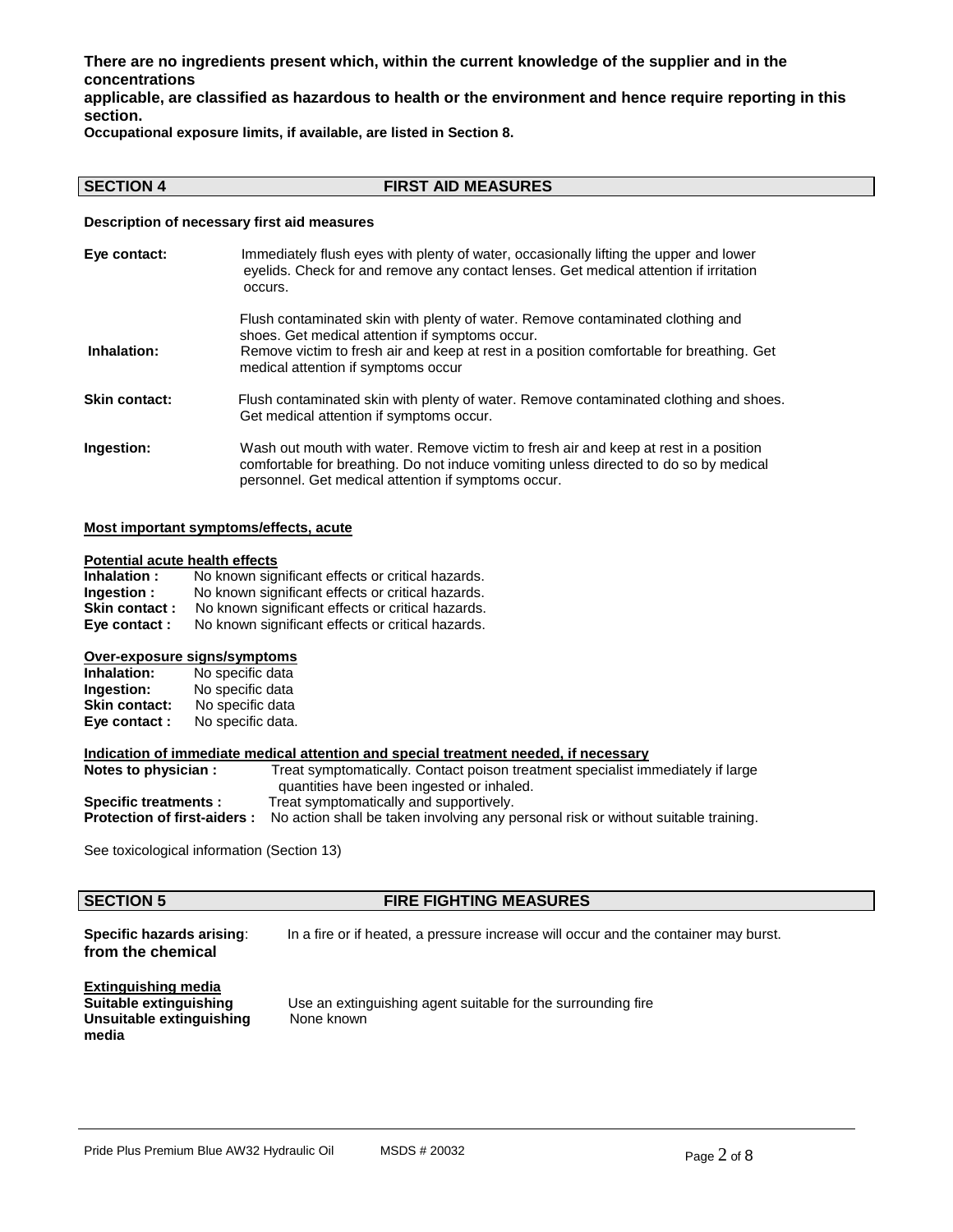| <b>SECTION 5</b>                                                                                          | <b>FIRE FIGHTING MEASURES</b>                                                                                                                                                                                                                                                                                                                                                                                                                                                                                                                                                           |  |  |  |
|-----------------------------------------------------------------------------------------------------------|-----------------------------------------------------------------------------------------------------------------------------------------------------------------------------------------------------------------------------------------------------------------------------------------------------------------------------------------------------------------------------------------------------------------------------------------------------------------------------------------------------------------------------------------------------------------------------------------|--|--|--|
| <b>Hazardous thermal</b><br>decomposition products                                                        | Decomposition products may include the following materials:<br>carbon dioxide<br>carbon monoxide<br>sulfur oxides<br>phosphorus oxides<br>metal oxide/oxides                                                                                                                                                                                                                                                                                                                                                                                                                            |  |  |  |
| <b>Special protective actions:</b><br>for fire-fighters                                                   | Promptly isolate the scene by removing all persons from the vicinity of the incident if<br>there is a fire. No action shall be taken involving any personal risk or without suitable<br>training.                                                                                                                                                                                                                                                                                                                                                                                       |  |  |  |
| <b>Special protective</b><br>equipment for fire-fighters                                                  | Fire-fighters should wear appropriate protective equipment and self-contained breathing<br>apparatus (SCBA) with a full face-piece operated in positive pressure mode                                                                                                                                                                                                                                                                                                                                                                                                                   |  |  |  |
| <b>SECTION 6</b>                                                                                          | <b>ACCIDENTAL RELEASE MEASURES</b>                                                                                                                                                                                                                                                                                                                                                                                                                                                                                                                                                      |  |  |  |
|                                                                                                           | Personal precautions, protective equipment and emergency procedures                                                                                                                                                                                                                                                                                                                                                                                                                                                                                                                     |  |  |  |
| For non-emergency<br>personnel                                                                            | No action shall be taken involving any personal risk or without suitable training.<br>Evacuate surrounding areas. Keep unnecessary and unprotected personnel from<br>entering. Do not touch or walk through spilled material. Put on appropriate personal<br>protective equipment                                                                                                                                                                                                                                                                                                       |  |  |  |
| For emergency responders:                                                                                 | If specialized clothing is required to deal with the spillage, take note of any<br>in Section 8 on suitable and unsuitable materials. See also the information in "For<br>non-emergency personnel".                                                                                                                                                                                                                                                                                                                                                                                     |  |  |  |
| <b>Environmental precautions:</b>                                                                         | Avoid dispersal of spilled material and runoff and contact with soil, waterways, drains<br>and sewers. Inform the relevant authorities if the product has caused environmental<br>pollution (sewers, waterways, soil or air).                                                                                                                                                                                                                                                                                                                                                           |  |  |  |
| Methods and materials for containment and cleaning up:                                                    |                                                                                                                                                                                                                                                                                                                                                                                                                                                                                                                                                                                         |  |  |  |
| Small spill:                                                                                              | Stop leak if without risk. Move containers from spill area. Dilute with water and mop up<br>if water-soluble. Alternatively, or if water-insoluble, absorb with an inert dry material and<br>place in an appropriate waste disposal container. Dispose of via a licensed waste<br>disposal contractor.                                                                                                                                                                                                                                                                                  |  |  |  |
| Large spill:                                                                                              | Stop leak if without risk. Move containers from spill area. Prevent entry into sewers,<br>water courses, basements or confined areas. Wash spillages into an effluent treatment<br>plant or proceed as follows. Contain and collect spillage with non-combustible,<br>absorbent material e.g. sand, earth, vermiculite or diatomaceous earth and place in<br>container for disposal according to local regulations (see Section 13). Dispose of via a<br>licensed waste disposal contractor. Note: see Section 1 for emergency contact<br>information and Section 13 for waste disposal |  |  |  |
| <b>SECTION 7</b>                                                                                          | <b>HANDLING AND STORAGE</b>                                                                                                                                                                                                                                                                                                                                                                                                                                                                                                                                                             |  |  |  |
| Precautions for safe handling:<br><b>Protective measures</b><br>Advice on general<br>occupational hygiene | Put on appropriate personal protective equipment (see Section 8).<br>Eating, drinking and smoking should be prohibited in areas where this material is<br>handled, stored and processed. Workers should wash hands and face before eating,<br>drinking and smoking. Remove contaminated clothing and protective equipment before<br>entering eating areas. See also Section 8 for additional information on hygiene<br>measures.                                                                                                                                                        |  |  |  |
| Conditions for safe storage,<br>including any<br>incompatibilities                                        | Store in accordance with local regulations. Store in original container protected from<br>direct sunlight in a dry, cool and well-ventilated area, away from incompatible materials<br>(see Section 10) and food and drink. Keep container tightly closed and sealed until<br>ready for use. Containers that have been opened must be carefully resealed and kept<br>upright to prevent leakage. Do not store in unlabeled containers. Use appropriate<br>containment to avoid environmental contamination.                                                                             |  |  |  |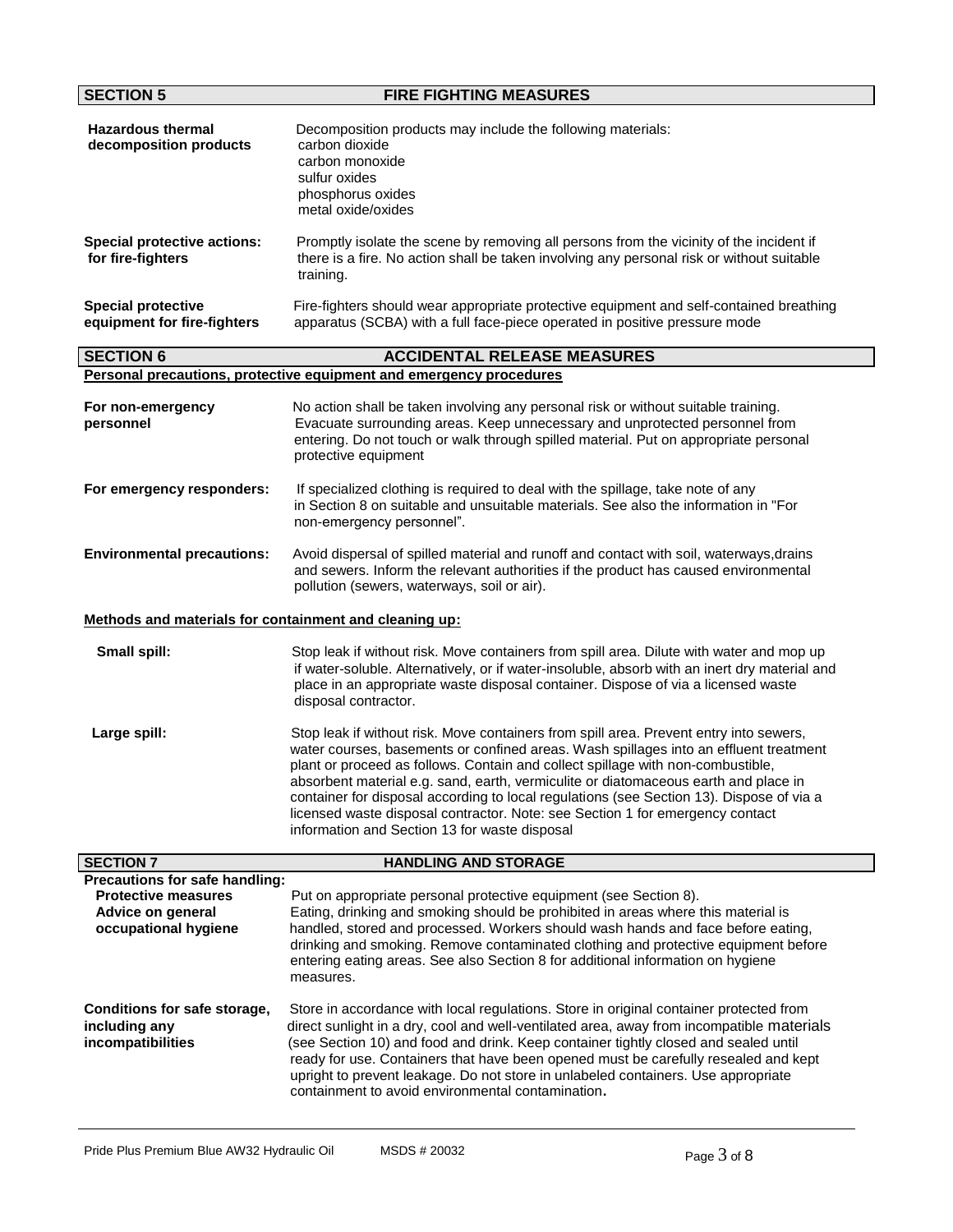## **SECTION 7 HANDLING AND STORAGE**

Bulk Storage Conditions: Maintain all storage tanks in accordance with applicable regulations. Use necessary controls to monitor tank inventories. Inspect all storage tanks on a periodic basis. Test tanks and associated piping for tightness. Maintain the automatic leak detection devices to assure proper working condition.

| <b>SECTION 8</b>                                                                          | <b>EXPOSURE CONTROLS/PERSONAL PROTECTION</b>                                                                                                                                                                                                                                                                                                                                                                                                                                                                                  |  |  |  |
|-------------------------------------------------------------------------------------------|-------------------------------------------------------------------------------------------------------------------------------------------------------------------------------------------------------------------------------------------------------------------------------------------------------------------------------------------------------------------------------------------------------------------------------------------------------------------------------------------------------------------------------|--|--|--|
| <b>Control parameters</b>                                                                 |                                                                                                                                                                                                                                                                                                                                                                                                                                                                                                                               |  |  |  |
| <b>Occupational exposure limits</b>                                                       |                                                                                                                                                                                                                                                                                                                                                                                                                                                                                                                               |  |  |  |
| None identified.                                                                          |                                                                                                                                                                                                                                                                                                                                                                                                                                                                                                                               |  |  |  |
| Appropriate engineering:<br><b>Controls</b><br><b>Environmental exposure</b><br>controls: | Good general ventilation should be sufficient to control worker exposure to airborne<br>contaminants.<br>Emissions from ventilation or work process equipment should be checked to ensure<br>they comply with the requirements of environmental protection legislation. In some                                                                                                                                                                                                                                               |  |  |  |
|                                                                                           | cases, vapor controls, filters or engineering modifications to the process equipment will<br>be necessary to reduce emissions to acceptable levels.                                                                                                                                                                                                                                                                                                                                                                           |  |  |  |
| <b>Individual protection measures</b>                                                     |                                                                                                                                                                                                                                                                                                                                                                                                                                                                                                                               |  |  |  |
| <b>Hygiene measures</b>                                                                   | Wash hands, forearms and face thoroughly after handling chemical products, before<br>eating, smoking and using the lavatory and at the end of the working period.<br>Appropriate techniques should be used to remove potentially contaminated clothing.<br>Wash contaminated clothing before reusing. Ensure that eyewash stations and safety<br>showers are close to the workstation location.                                                                                                                               |  |  |  |
| <b>Eye/face protection</b>                                                                | Safety glasses equipped with side shields are recommended as minimum protection in<br>industrial settings. If contact is possible, the following protection should be worn, unless<br>the assessment indicates a higher degree of protection: Splash goggles. Safety<br>eyewear complying with an approved standard should be used when a risk assessment<br>indicates this is necessary to avoid exposure to liquid splashes, mists, gases or dusts.<br>If inhalation hazards exist, a full-face respirator may be required. |  |  |  |
| <b>Skin protection</b>                                                                    |                                                                                                                                                                                                                                                                                                                                                                                                                                                                                                                               |  |  |  |
| Hand protection:                                                                          | Chemical-resistant gloves complying with an approved standard should be worn at all<br>times when handling chemical products if a risk assessment indicates this is necessary                                                                                                                                                                                                                                                                                                                                                 |  |  |  |
| <b>Body protection:</b>                                                                   | Personal protective equipment for the body should be selected based on the task being<br>performed and the risks involved and should be approved by a specialist before<br>handling this product.                                                                                                                                                                                                                                                                                                                             |  |  |  |
| Other skin protection:                                                                    | Appropriate footwear and any additional skin protection measures should be selected<br>based on the task being performed and the risks involved and should be approved by a<br>specialist before handling this product.                                                                                                                                                                                                                                                                                                       |  |  |  |
| <b>Respiratory protection:</b>                                                            | Use a properly fitted, air-purifying or supplied-air respirator complying with an approved<br>standard if a risk assessment indicates this is necessary. Respirator selection must be                                                                                                                                                                                                                                                                                                                                         |  |  |  |
|                                                                                           | based on known or anticipated exposure levels, the hazards of the product and the safe<br>working limits of the selected respirator.                                                                                                                                                                                                                                                                                                                                                                                          |  |  |  |
| <b>SECTION 9</b>                                                                          | PHYSICAL AND CHEMICAL PROPERTIES                                                                                                                                                                                                                                                                                                                                                                                                                                                                                              |  |  |  |

| <b>Physical State</b>         | Liquid                            |
|-------------------------------|-----------------------------------|
| Color                         | Amber                             |
| <b>Flash Point</b>            | 200 Deg C, 392 Deg F (min)        |
| <b>Upper Flammable Limit</b>  | Not determined.                   |
| Lower Flammable Limit         | Not determined.                   |
| Vapor density                 | $>1$ { Air = 1}.                  |
| <b>Specific Gravity</b>       | $0.86$ (15.6 Deg C)               |
| <b>Water Solubility</b>       | Insoluble.                        |
| Odor                          | Mild                              |
| Viscosity                     | Kinematic (100C) 5.0 cSt -5.6 cSt |
| <b>Boiling Point</b>          | 289 Deg C, 552 Deg F (Initial)    |
| <b>Pour Point Temperature</b> | $<-38C$                           |

.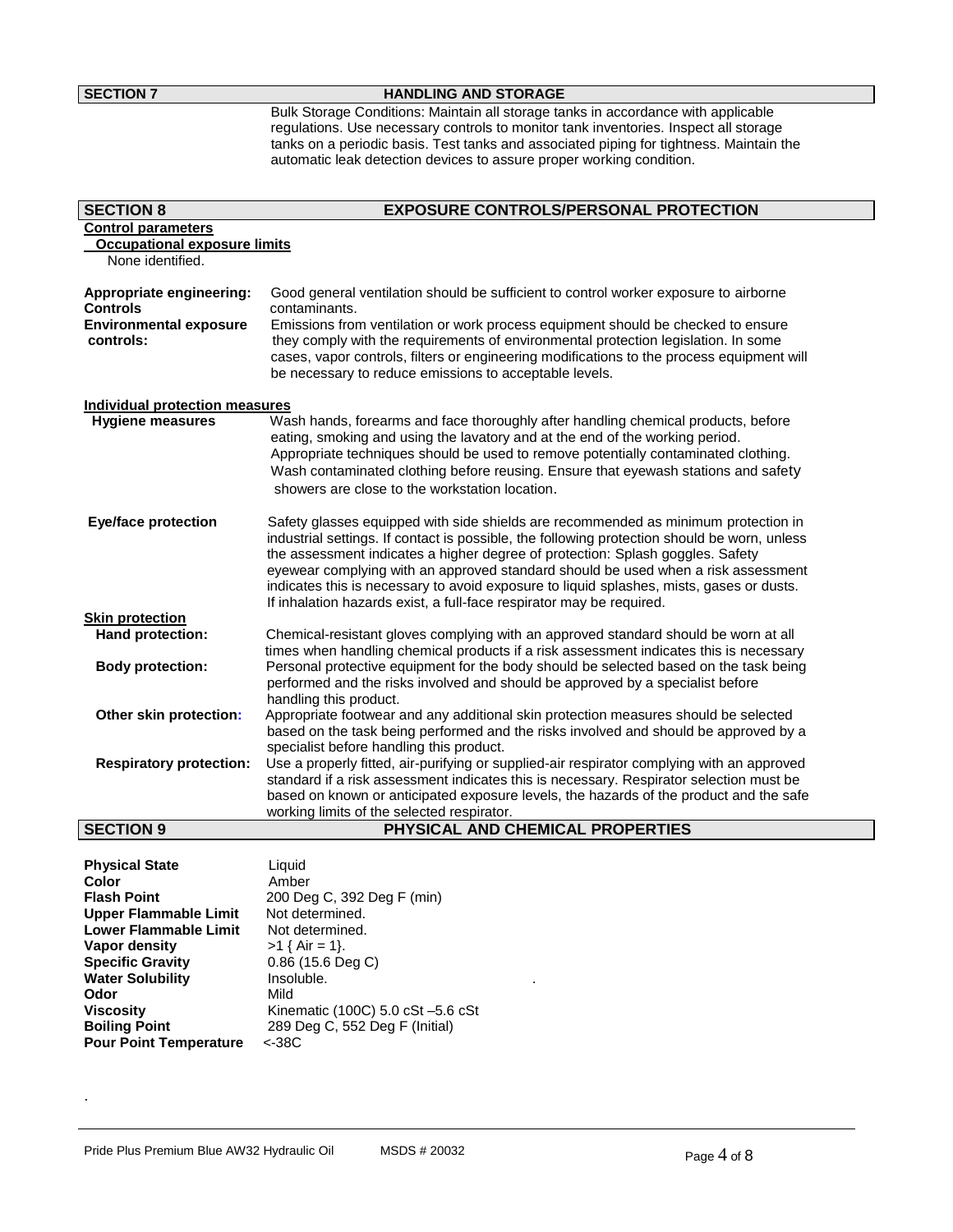## **SECTION 10 REACTIVITY AND STABILITY**

| <b>Reactivity</b>                             | Not expected to be Explosive, Self-Reactive, Self-Heating, or an Organic Peroxide<br>under US GHS Definition(s).                |
|-----------------------------------------------|---------------------------------------------------------------------------------------------------------------------------------|
| <b>Chemical stability</b>                     | The product is stable.                                                                                                          |
| <b>Possibility of hazardous</b><br>reactions: | Under normal conditions of storage and use, hazardous reactions will not occur                                                  |
| <b>Conditions to avoid</b>                    | No specific data.                                                                                                               |
| Incompatible materials                        | No specific data.                                                                                                               |
| <b>Products</b>                               | Hazardous decomposition Under normal conditions of storage and use, hazardous decomposition products should<br>not be produced. |

| <b>SECTION 11</b>                                  | <b>TOXICOLOGICAL INFORMATION</b>                                                                                                                                                                                                                                                                                                                                                                                                                                                                                                                                                                                                        |  |  |
|----------------------------------------------------|-----------------------------------------------------------------------------------------------------------------------------------------------------------------------------------------------------------------------------------------------------------------------------------------------------------------------------------------------------------------------------------------------------------------------------------------------------------------------------------------------------------------------------------------------------------------------------------------------------------------------------------------|--|--|
| Information on toxicological effects               |                                                                                                                                                                                                                                                                                                                                                                                                                                                                                                                                                                                                                                         |  |  |
| <b>Acute toxicity</b>                              |                                                                                                                                                                                                                                                                                                                                                                                                                                                                                                                                                                                                                                         |  |  |
| <b>Conclusion/Summary</b>                          | Distillates (petroleum), hydrotreated heavy paraffinic: Mineral oil mists derived from<br>highly refined oils are reported to have low acute and sub-acute toxicities in animals.<br>Effects from single and short-term repeated exposures to high concentrations of mineral<br>oil mists well above applicable workplace exposure levels include lung inflammatory<br>reaction, lipoid granuloma formation and lipoid pneumonia. In acute and sub-acute<br>studies involving exposures to lower concentrations of mineral oil mists at or near<br>current work place exposure levels produced no significant toxicological effects.    |  |  |
|                                                    | Distillates (petroleum), solvent-dewaxed heavy paraffinic: Mineral oil mists derived<br>from highly refined oils are reported to have low acute and sub-acute toxicities in<br>animals. Effects from single and short-term repeated exposures to high concentrations<br>of mineral oil mists well above applicable workplace exposure levels include lung<br>inflammatory reaction, lipoid granuloma formation and lipoid pneumonia. In acute and<br>sub-acute studies involving exposures to lower concentrations of mineral oil mists at or<br>near current work place exposure levels produced no significant toxicological effects. |  |  |
| <b>Irritation/Corrosion</b>                        |                                                                                                                                                                                                                                                                                                                                                                                                                                                                                                                                                                                                                                         |  |  |
| <b>Skin</b>                                        | No additional information                                                                                                                                                                                                                                                                                                                                                                                                                                                                                                                                                                                                               |  |  |
| <b>Eyes</b>                                        | No additional information                                                                                                                                                                                                                                                                                                                                                                                                                                                                                                                                                                                                               |  |  |
| <b>Respiratory</b>                                 | No additional information                                                                                                                                                                                                                                                                                                                                                                                                                                                                                                                                                                                                               |  |  |
| <b>Sensitization</b>                               |                                                                                                                                                                                                                                                                                                                                                                                                                                                                                                                                                                                                                                         |  |  |
| <b>Skin</b>                                        | No additional information                                                                                                                                                                                                                                                                                                                                                                                                                                                                                                                                                                                                               |  |  |
| <b>Respiratory</b>                                 | No additional information                                                                                                                                                                                                                                                                                                                                                                                                                                                                                                                                                                                                               |  |  |
| <b>Mutagenicity</b>                                | Conclusion/Summary No additional information                                                                                                                                                                                                                                                                                                                                                                                                                                                                                                                                                                                            |  |  |
| Carcinogenicity                                    | <b>Conclusion/Summary</b> No additional information                                                                                                                                                                                                                                                                                                                                                                                                                                                                                                                                                                                     |  |  |
| <b>Teratogenicity</b><br><b>Conclusion/Summary</b> | No additional information                                                                                                                                                                                                                                                                                                                                                                                                                                                                                                                                                                                                               |  |  |
| Information on the likely<br>routes of exposure    | Routes of entry anticipated: Dermal.                                                                                                                                                                                                                                                                                                                                                                                                                                                                                                                                                                                                    |  |  |
| <b>Potential acute health effects</b>              |                                                                                                                                                                                                                                                                                                                                                                                                                                                                                                                                                                                                                                         |  |  |
| Eye contact                                        | No known significant effects or critical hazards                                                                                                                                                                                                                                                                                                                                                                                                                                                                                                                                                                                        |  |  |
| <b>Inhalation</b>                                  | No known significant effects or critical hazards.                                                                                                                                                                                                                                                                                                                                                                                                                                                                                                                                                                                       |  |  |
| Ingestion                                          | No known significant effects or critical hazards.                                                                                                                                                                                                                                                                                                                                                                                                                                                                                                                                                                                       |  |  |
| <b>Skin contact</b>                                | No known significant effects or critical hazards.                                                                                                                                                                                                                                                                                                                                                                                                                                                                                                                                                                                       |  |  |
|                                                    | <b>Symptoms related to the physical, chemical and toxicological characteristics</b>                                                                                                                                                                                                                                                                                                                                                                                                                                                                                                                                                     |  |  |
| Eye contact                                        | No known significant effects or critical hazards.                                                                                                                                                                                                                                                                                                                                                                                                                                                                                                                                                                                       |  |  |
| <b>Inhalation</b>                                  | No known significant effects or critical hazards.                                                                                                                                                                                                                                                                                                                                                                                                                                                                                                                                                                                       |  |  |
| <b>Ingestion</b>                                   | No known significant effects or critical hazards.                                                                                                                                                                                                                                                                                                                                                                                                                                                                                                                                                                                       |  |  |
| <b>Skin contact</b>                                | No known significant effects or critical hazards                                                                                                                                                                                                                                                                                                                                                                                                                                                                                                                                                                                        |  |  |
| <b>Potential chronic health effects</b>            |                                                                                                                                                                                                                                                                                                                                                                                                                                                                                                                                                                                                                                         |  |  |
| General                                            | No known significant effects or critical hazards.                                                                                                                                                                                                                                                                                                                                                                                                                                                                                                                                                                                       |  |  |
| Carcinogenicity                                    | No known significant effects or critical hazards.                                                                                                                                                                                                                                                                                                                                                                                                                                                                                                                                                                                       |  |  |
| <b>Mutagenicity</b>                                | No known significant effects or critical hazards.                                                                                                                                                                                                                                                                                                                                                                                                                                                                                                                                                                                       |  |  |
| <b>Teratogenicity</b>                              | No known significant effects or critical hazards.                                                                                                                                                                                                                                                                                                                                                                                                                                                                                                                                                                                       |  |  |
| <b>Developmental effects</b>                       | No known significant effects or critical hazards.                                                                                                                                                                                                                                                                                                                                                                                                                                                                                                                                                                                       |  |  |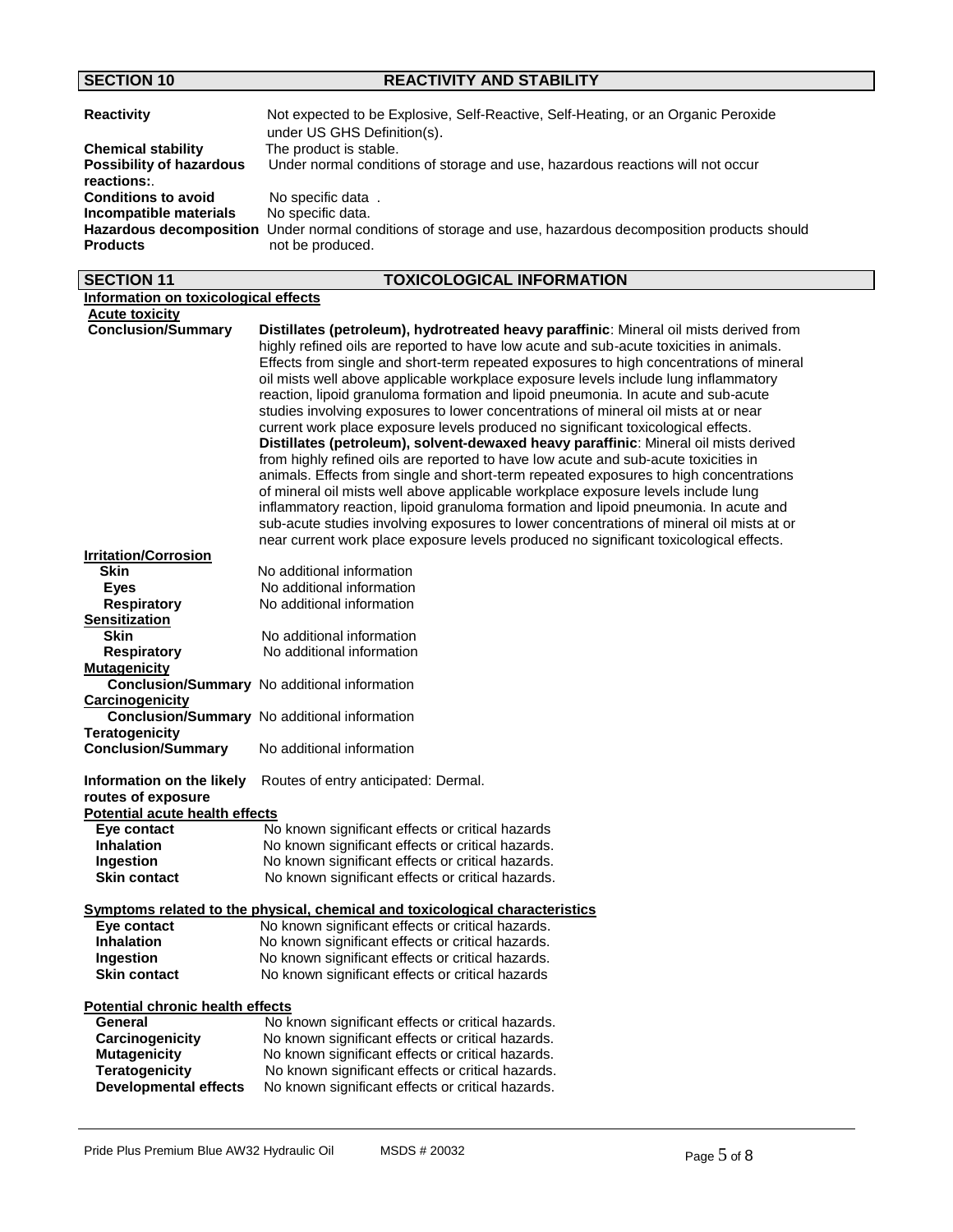| <b>Fertility effects</b>                                                                                                                                                                                                                                                                                                                                                                                                                                                                                                                                                                                                                                                   | No known significant effects or critical hazards.                                                                                                                                                                                                                                                                                                                                                                                                                                                                                                                                                                                                                                                                                                                                                                                  |                                    |                  |                                  |  |
|----------------------------------------------------------------------------------------------------------------------------------------------------------------------------------------------------------------------------------------------------------------------------------------------------------------------------------------------------------------------------------------------------------------------------------------------------------------------------------------------------------------------------------------------------------------------------------------------------------------------------------------------------------------------------|------------------------------------------------------------------------------------------------------------------------------------------------------------------------------------------------------------------------------------------------------------------------------------------------------------------------------------------------------------------------------------------------------------------------------------------------------------------------------------------------------------------------------------------------------------------------------------------------------------------------------------------------------------------------------------------------------------------------------------------------------------------------------------------------------------------------------------|------------------------------------|------------------|----------------------------------|--|
| <b>SECTION 12</b>                                                                                                                                                                                                                                                                                                                                                                                                                                                                                                                                                                                                                                                          |                                                                                                                                                                                                                                                                                                                                                                                                                                                                                                                                                                                                                                                                                                                                                                                                                                    | <b>ECOLOGICAL INFORMATION</b>      |                  |                                  |  |
| <b>Toxicity</b><br><b>Conclusion/Summary</b>                                                                                                                                                                                                                                                                                                                                                                                                                                                                                                                                                                                                                               | Not available                                                                                                                                                                                                                                                                                                                                                                                                                                                                                                                                                                                                                                                                                                                                                                                                                      |                                    |                  |                                  |  |
| <b>Persistence and degradability</b><br><b>Conclusion/Summary</b>                                                                                                                                                                                                                                                                                                                                                                                                                                                                                                                                                                                                          | Not available.                                                                                                                                                                                                                                                                                                                                                                                                                                                                                                                                                                                                                                                                                                                                                                                                                     |                                    |                  |                                  |  |
| <b>Bioaccumulative</b><br><b>Potential</b>                                                                                                                                                                                                                                                                                                                                                                                                                                                                                                                                                                                                                                 | Not available                                                                                                                                                                                                                                                                                                                                                                                                                                                                                                                                                                                                                                                                                                                                                                                                                      |                                    |                  |                                  |  |
| <b>Mobility in soil</b><br>Soil/water partition<br>coefficient (KOC)                                                                                                                                                                                                                                                                                                                                                                                                                                                                                                                                                                                                       | Not available                                                                                                                                                                                                                                                                                                                                                                                                                                                                                                                                                                                                                                                                                                                                                                                                                      |                                    |                  |                                  |  |
| Other adverse effects<br><b>SECTION 13</b>                                                                                                                                                                                                                                                                                                                                                                                                                                                                                                                                                                                                                                 | No known significant effects or critical hazards.                                                                                                                                                                                                                                                                                                                                                                                                                                                                                                                                                                                                                                                                                                                                                                                  | <b>DISPOSAL CONSIDERATIONS</b>     |                  |                                  |  |
| <b>Disposal methods</b>                                                                                                                                                                                                                                                                                                                                                                                                                                                                                                                                                                                                                                                    |                                                                                                                                                                                                                                                                                                                                                                                                                                                                                                                                                                                                                                                                                                                                                                                                                                    |                                    |                  |                                  |  |
|                                                                                                                                                                                                                                                                                                                                                                                                                                                                                                                                                                                                                                                                            | The generation of waste should be avoided or minimized wherever possible. Disposal<br>of this product, solutions and any by-products should at all times comply with the<br>requirements of environmental protection and waste disposal legislation and any<br>regional local authority requirements. Dispose of surplus and non-recyclable products<br>via a licensed waste disposal contractor. Waste should not be disposed of untreated to<br>the sewer unless fully compliant with the requirements of all authorities with jurisdiction.<br>Waste packaging should be recycled. This material and its container must be disposed<br>of in a safe way. Empty containers or liners may retain some product residues. Avoid<br>dispersal of spilled material and runoff and contact with soil, waterways, drains and<br>sewers. |                                    |                  |                                  |  |
| <b>SECTION 14</b>                                                                                                                                                                                                                                                                                                                                                                                                                                                                                                                                                                                                                                                          |                                                                                                                                                                                                                                                                                                                                                                                                                                                                                                                                                                                                                                                                                                                                                                                                                                    | <b>TRANSPORT INFORMATION</b>       |                  |                                  |  |
|                                                                                                                                                                                                                                                                                                                                                                                                                                                                                                                                                                                                                                                                            | <b>DOT Classification</b>                                                                                                                                                                                                                                                                                                                                                                                                                                                                                                                                                                                                                                                                                                                                                                                                          | <b>IMDG</b>                        |                  | <b>IATA</b>                      |  |
| <b>UN number</b>                                                                                                                                                                                                                                                                                                                                                                                                                                                                                                                                                                                                                                                           | not regulated                                                                                                                                                                                                                                                                                                                                                                                                                                                                                                                                                                                                                                                                                                                                                                                                                      | not regulated                      |                  | not regulated                    |  |
| <b>UN proper</b>                                                                                                                                                                                                                                                                                                                                                                                                                                                                                                                                                                                                                                                           |                                                                                                                                                                                                                                                                                                                                                                                                                                                                                                                                                                                                                                                                                                                                                                                                                                    |                                    |                  |                                  |  |
| shipping name<br>transport                                                                                                                                                                                                                                                                                                                                                                                                                                                                                                                                                                                                                                                 |                                                                                                                                                                                                                                                                                                                                                                                                                                                                                                                                                                                                                                                                                                                                                                                                                                    |                                    |                  |                                  |  |
| <b>Hazard class</b><br><b>Environmental</b>                                                                                                                                                                                                                                                                                                                                                                                                                                                                                                                                                                                                                                |                                                                                                                                                                                                                                                                                                                                                                                                                                                                                                                                                                                                                                                                                                                                                                                                                                    |                                    |                  |                                  |  |
| <b>Hazards</b>                                                                                                                                                                                                                                                                                                                                                                                                                                                                                                                                                                                                                                                             |                                                                                                                                                                                                                                                                                                                                                                                                                                                                                                                                                                                                                                                                                                                                                                                                                                    |                                    |                  |                                  |  |
| Special precautions for user: Transport within user's premises: always transport in closed containers that are<br>upright and secure. Ensure that persons transporting the product know what to do in the<br>event of accident or spillage.                                                                                                                                                                                                                                                                                                                                                                                                                                |                                                                                                                                                                                                                                                                                                                                                                                                                                                                                                                                                                                                                                                                                                                                                                                                                                    |                                    |                  |                                  |  |
| <b>Transport in bulk according</b><br>Not available.<br>to Annex II of MARPOL<br>73/78 and the IBC Code:                                                                                                                                                                                                                                                                                                                                                                                                                                                                                                                                                                   |                                                                                                                                                                                                                                                                                                                                                                                                                                                                                                                                                                                                                                                                                                                                                                                                                                    |                                    |                  |                                  |  |
| <b>SECTION 15</b>                                                                                                                                                                                                                                                                                                                                                                                                                                                                                                                                                                                                                                                          |                                                                                                                                                                                                                                                                                                                                                                                                                                                                                                                                                                                                                                                                                                                                                                                                                                    | <b>REGULATORY INFORMATION</b>      |                  |                                  |  |
| <b>U.S. Federal regulations</b><br>United States inventory (TSCA 8b): All components are listed or exempted.<br>Clean Water Act (CWA) 307: zinc O,O,O',O'-tetrakis(1,3-dimethylbutyl) bis<br>(phosphorodithioate); Zinc alkyl dithiophosphate<br>Clean Water Act (CWA) 311: vinyl acetate<br>This material is classified as an oil under Section 311 of the Clean Water Act (CWA)<br>and the Oil Pollution Act of 1990 (OPA). Discharges or spills which produce a visible<br>sheen on waters of the United States, their adjoining shorelines, or into conduits leading<br>to surface waters must be reported to the EPA's National Response Center at (800)<br>424-8802. |                                                                                                                                                                                                                                                                                                                                                                                                                                                                                                                                                                                                                                                                                                                                                                                                                                    |                                    |                  |                                  |  |
| <b>Composition/information on ingredients</b>                                                                                                                                                                                                                                                                                                                                                                                                                                                                                                                                                                                                                              |                                                                                                                                                                                                                                                                                                                                                                                                                                                                                                                                                                                                                                                                                                                                                                                                                                    |                                    |                  |                                  |  |
|                                                                                                                                                                                                                                                                                                                                                                                                                                                                                                                                                                                                                                                                            |                                                                                                                                                                                                                                                                                                                                                                                                                                                                                                                                                                                                                                                                                                                                                                                                                                    | <b>SARA 302 TPQ</b>                |                  | <b>SARA 304 RQ</b>               |  |
| Name<br>Vinyl acetate                                                                                                                                                                                                                                                                                                                                                                                                                                                                                                                                                                                                                                                      | <u>%</u><br>< 0.01                                                                                                                                                                                                                                                                                                                                                                                                                                                                                                                                                                                                                                                                                                                                                                                                                 | <b>EHS</b><br>(lbs)<br>1000<br>yes | (gallons)<br>140 | (lbs) (gallons)<br>654.8<br>5000 |  |
| <b>SARA 311/312</b>                                                                                                                                                                                                                                                                                                                                                                                                                                                                                                                                                                                                                                                        |                                                                                                                                                                                                                                                                                                                                                                                                                                                                                                                                                                                                                                                                                                                                                                                                                                    |                                    |                  |                                  |  |
|                                                                                                                                                                                                                                                                                                                                                                                                                                                                                                                                                                                                                                                                            |                                                                                                                                                                                                                                                                                                                                                                                                                                                                                                                                                                                                                                                                                                                                                                                                                                    |                                    |                  |                                  |  |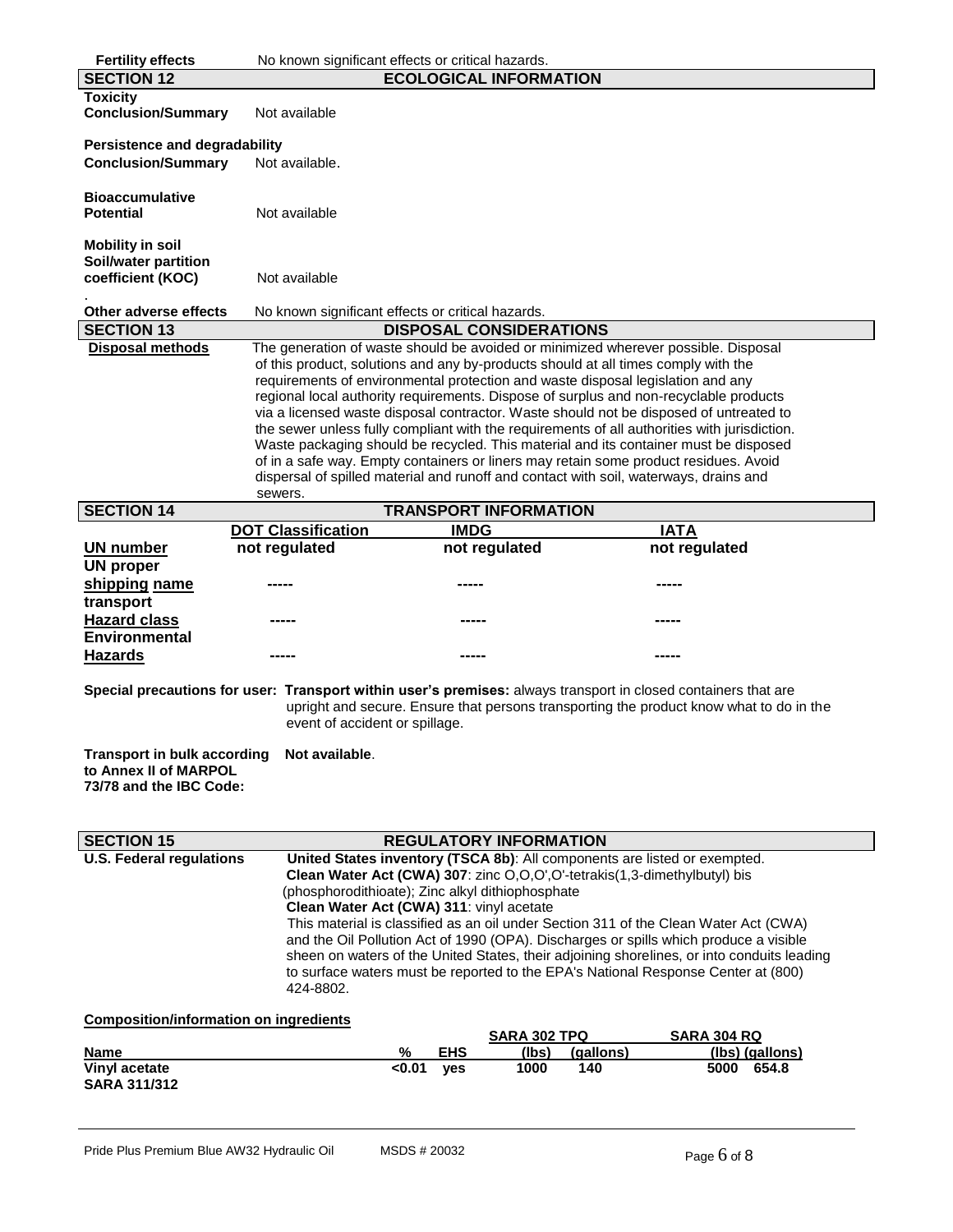**Classification Not applicable.** 

## **Composition/information on ingredients**

| <b>State regulations</b><br><b>Massachusetts</b><br><b>New York</b><br><b>New Jersey</b><br>Pennsylvania | None of the components are listed.<br>None of the components are listed.<br>None of the components are listed.<br>None of the components are listed.                                                                                                                                                                                                                                                                                                                                 |
|----------------------------------------------------------------------------------------------------------|--------------------------------------------------------------------------------------------------------------------------------------------------------------------------------------------------------------------------------------------------------------------------------------------------------------------------------------------------------------------------------------------------------------------------------------------------------------------------------------|
| International regulations                                                                                | <b>Australia inventory (AICS):</b> All components are listed or exempted.<br>China inventory (IECSC): Not determined.<br>Japan inventory: Not determined.<br>Korea inventory: All components are listed or exempted.<br>Malaysia Inventory (EHS Register): Not determined.<br>New Zealand Inventory of Chemicals (NZIoC): All components are listed or exempted.<br>Philippines inventory (PICCS): All components are listed or exempted.<br>Taiwan inventory (CSNN): Not determined |
| Canada inventory<br><b>EU Inventory</b>                                                                  | All components are listed or exempted.<br>At least one component is not listed in EINECS but all such components are listed in<br>ELINCS.                                                                                                                                                                                                                                                                                                                                            |
| <b>WHMIS (Canada)</b>                                                                                    | Please contact your supplier for information on the inventory status of this material.<br>Not controlled under WHMIS (Canada).                                                                                                                                                                                                                                                                                                                                                       |

## **OTHER INFORMATION**

## **National Fire Protection Association (U.S.A.)**



**Reprinted with permission from NFPA 704-2001, Identification of the Hazards of Materials for Emergency Response Copyright ©1997, National Fire Protection Association, Quincy, MA 02269. This reprinted material is not the complete and official position of the National Fire Protection Association, on the referenced subject which is represented only by the standard in its entirety.**

**Copyright ©2001, National Fire Protection Association, Quincy, MA 02269. This warning system is intended to be interpreted and applied only by properly trained individuals to identify fire, health and reactivity hazards of chemicals. The user is referred to certain limited number of chemicals with recommended classifications in NFPA 49 and NFPA 325, which would be used as a guideline only. Whether the chemicals are classified by NFPA or not, anyone using the 704 systems to classify chemicals does so at their own risk.**

| <b>History</b><br>Date of issue/Date of<br><b>Revision</b> | 06/01/2015                                                                                                                                                                                                                                                                                                                                                                                                                                                                                                                                          |
|------------------------------------------------------------|-----------------------------------------------------------------------------------------------------------------------------------------------------------------------------------------------------------------------------------------------------------------------------------------------------------------------------------------------------------------------------------------------------------------------------------------------------------------------------------------------------------------------------------------------------|
| Key to abbreviations:                                      | $ATE = Acute Toxicity Estimate$<br>BCF = Bioconcentration Factor<br>GHS = Globally Harmonized System of Classification and Labelling of Chemicals<br>IATA = International Air Transport Association<br>IBC = Intermediate Bulk Container<br>IMDG = International Maritime Dangerous Goods<br>LogPow = logarithm of the octanol/water partition coefficient<br>MARPOL 73/78 = International Convention for the Prevention of Pollution From Ships,<br>1973 as modified by the Protocol of 1978. ("Marpol" = marine pollution)<br>UN = United Nations |